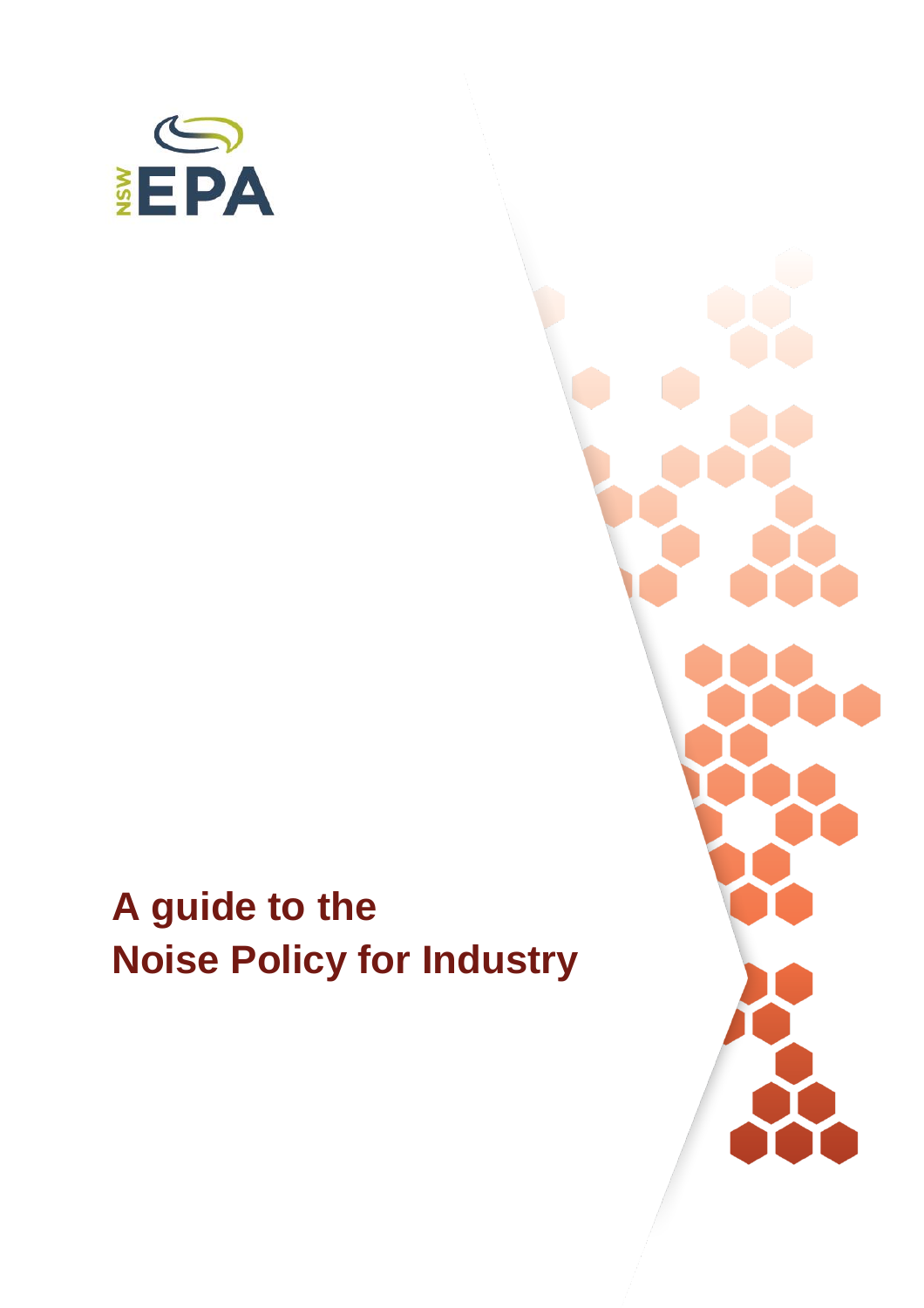#### © 2017 State of NSW and Environment Protection Authority.

With the exception of photographs, the State of NSW and Environment Protection Authority are pleased to allow this material to be reproduced in whole or in part for educational and non-commercial use, provided the meaning is unchanged and its source, publisher and authorship are acknowledged. Specific permission is required for the reproduction of photographs.

#### **Disclaimer:**

The Environment Protection Authority (EPA) has compiled this guide in good faith, exercising all due care and attention. No representation is made about the accuracy, completeness or suitability of the information in this publication for any particular purpose. The EPA shall not be liable for any damage which may occur to any person or organisation taking action or not on the basis of this publication. Readers should seek appropriate advice when applying the information to their specific needs. This document may be subject to revision without notice and readers should ensure they are using the latest version.

All content in this publication is owned by the EPA and is protected by Crown Copyright, unless credited otherwise. It is licensed under the [Creative Commons Attribution 4.0 International \(CC BY](http://creativecommons.org/licenses/by/4.0/deed.en)  [4.0\),](http://creativecommons.org/licenses/by/4.0/deed.en) subject to the exemptions contained in the licence. The legal code for the licence is available at [Creative Commons.](http://creativecommons.org/licenses/by/4.0/legalcode)

The EPA asserts the right to be attributed as author of the original material in the following manner: © State of New South Wales and the Environment Protection Authority 2017.

#### **Published by:**

Environment Protection Authority 59 Goulburn Street, Sydney NSW 2000 PO Box A290, Sydney South NSW 1232 Phone: +61 2 9995 5000 (switchboard) Phone: 131 555 (NSW only – environment information and publications requests) Fax: +61 2 9995 5999 TTY users: phone 133 677, then ask for 131 555 Speak and listen users: phone 1300 555 727, then ask for 131 555 Email: [info@epa.nsw.gov.au](mailto:info@epa.nsw.gov.au) Website: [www.epa.nsw.gov.au](http://www.epa.nsw.gov.au/)

#### **Report pollution and environmental incidents**

Environment Line: 131 555 (NSW only) or [info@epa.nsw.gov.au](mailto:info@epa.nsw.gov.au) See also [www.epa.nsw.gov.au](http://www.epa.nsw.gov.au/)

ISBN 9 781 76039 482 0 EPA 2016/0543 October 2017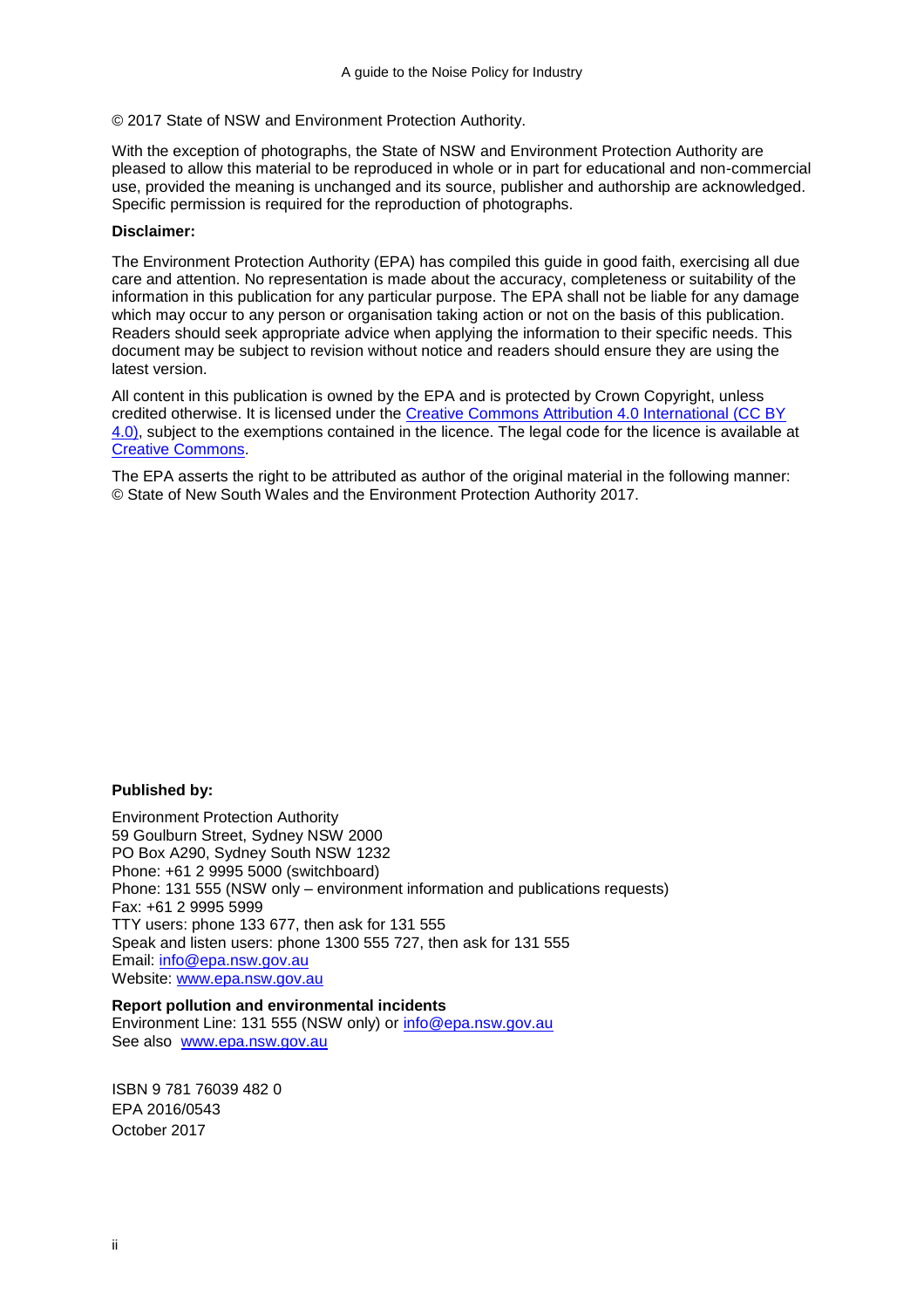# **Contents**

| Addressing noise impacts from expanding ports and other clusters of industrial premises 7 |  |
|-------------------------------------------------------------------------------------------|--|
|                                                                                           |  |
|                                                                                           |  |
|                                                                                           |  |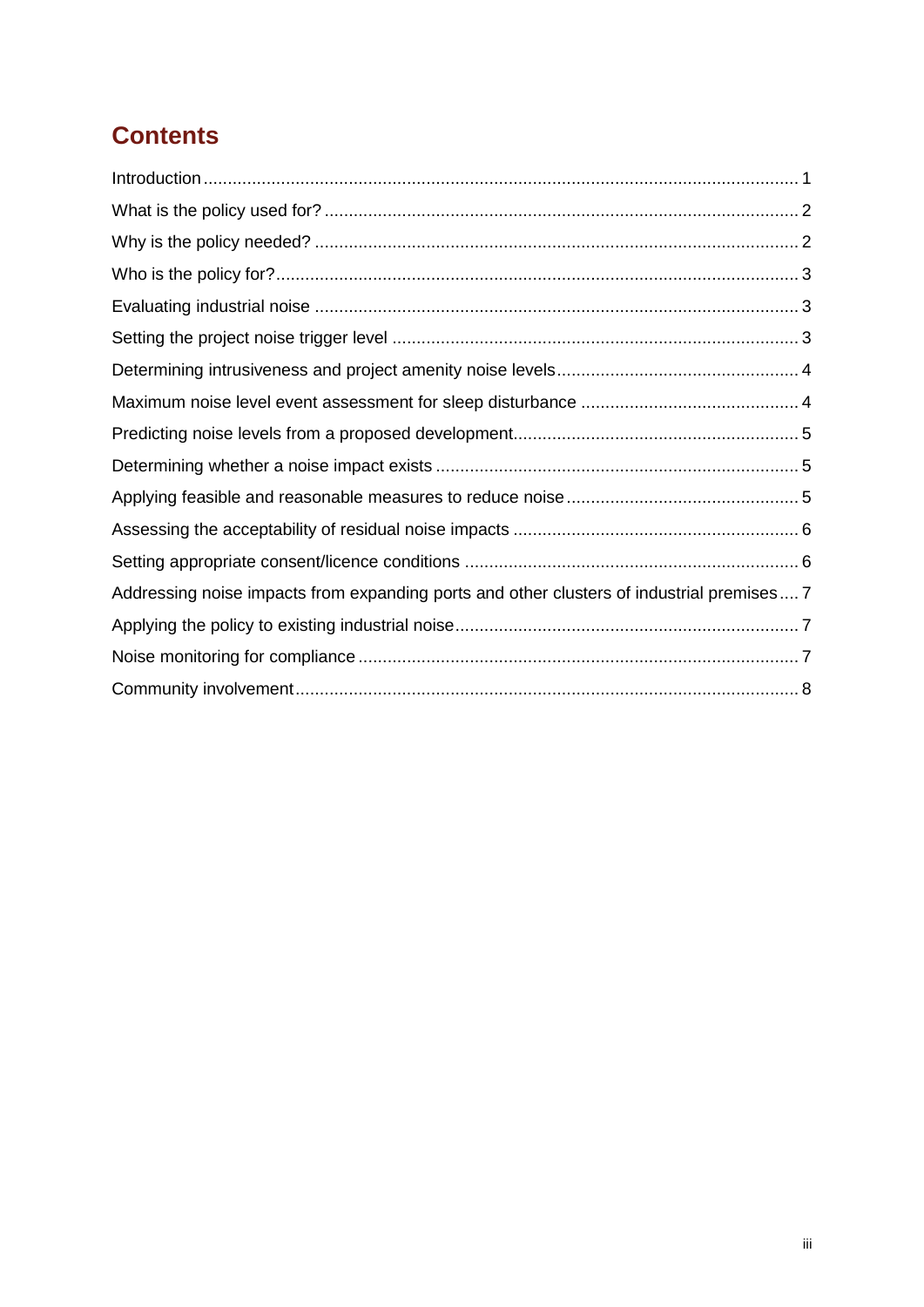### <span id="page-3-0"></span>**Introduction**

Noise pollution from industrial premises has the potential to have an impact on neighbouring properties, particularly if the industrial site has not been properly located or designed. Noise is one impact, among others, that is considered by developers and regulatory authorities when designing and approving new industrial developments. Reaction to noise varies widely from individual to individual and it is not possible to ensure that no one will experience annoying noise or that industrial noise will be inaudible. Excessive noise from industrial premises has the potential to disturb sleep, causing stress and annoyance, as well as interfere with daily activities including talking, hearing and studying. The *Noise Policy for Industry* (the policy) is designed to ensure that potential noise impacts associated with industrial projects are managed effectively.

There are a number of government processes in place to manage the impacts of excessive noise from industry on the community. First, land-use planning processes (for example, regional and local plans) provide the most effective and efficient way of locating noisy land uses, such as industries, away from residential or sensitive land uses. Second, development approval processes require all environmental impacts including noise to be identified and appraised against broader social, economic and environmental considerations before an industrial development is approved with appropriate environmental conditions (such as noise limits). Once a new development starts operating, the owner must ensure that any noise from the premises remains below the noise limits in consents and environment protection licences. When a noise limit is breached, regulatory authorities can take appropriate action to ensure that owners meet their obligations and reduce noise impacts from their premises.

The policy sets out requirements for the assessment and management of noise from industrial premises in NSW to be used in each of the assessment processes mentioned above. The policy aims to ensure that noise is kept to acceptable levels whilst supporting the social and economic value of industry in NSW.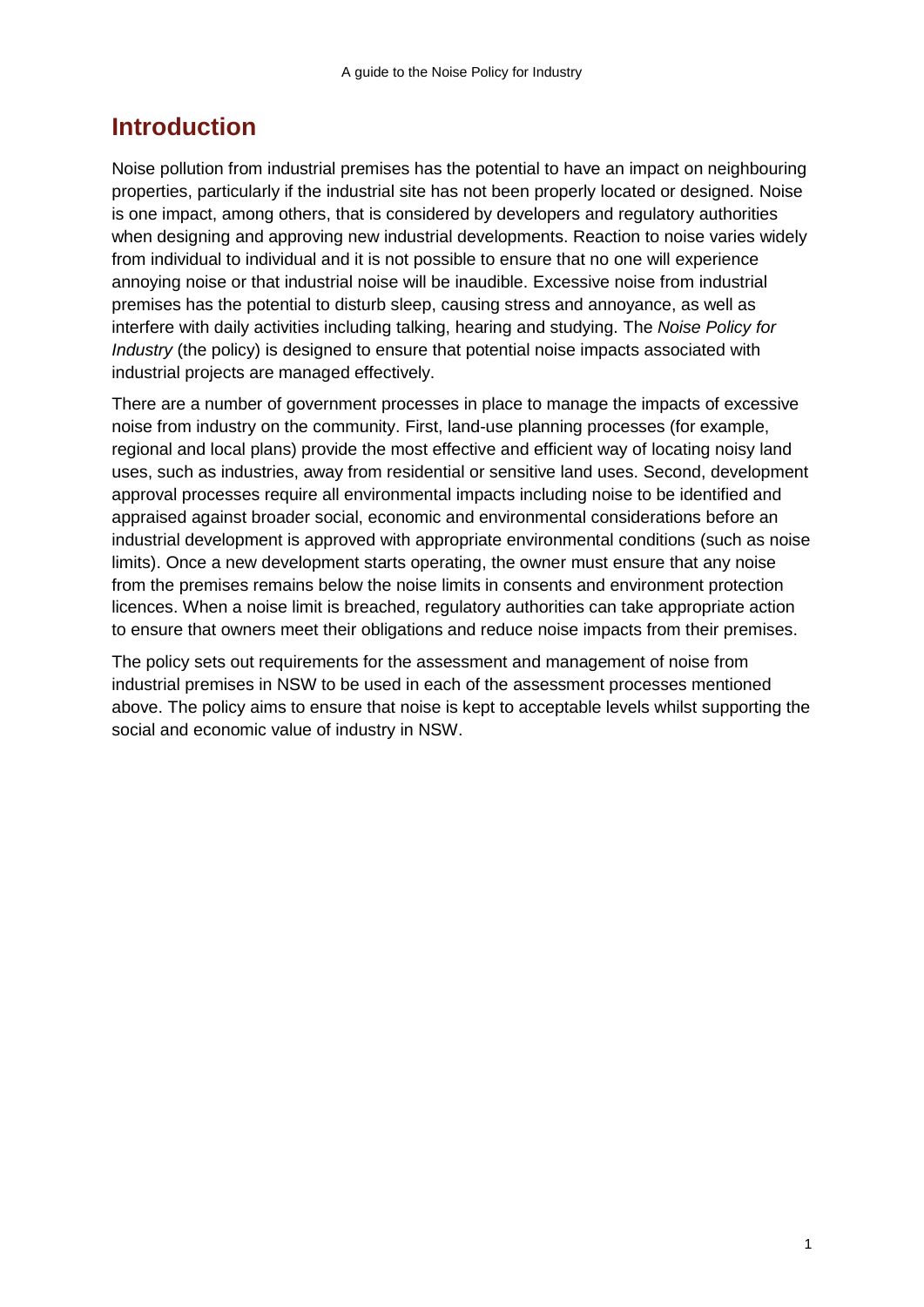# <span id="page-4-0"></span>**What is the policy used for?**

The policy will provide a framework and criteria for the consistent assessment of the impact and control of noise from industrial developments. It is specifically for large industrial developments that require development approval from the Department of Planning and Environment under the *Environmental Planning and Assessment Act 1979* and/or that the NSW Environment Protection Authority (EPA) regulates, such as mines, quarries and other large industries listed in Schedule 1 of the *Protection of the Environment Operations Act 1997*. It also has information that may be useful for assessing and controlling noise from smaller industrial premises that are typically regulated by councils.

The policy **does not apply** to the assessment of transportation noise, motorsport facilities, wind farms, blasting, construction activities, noise sources covered by regulations (domestic/neighbourhood noise) or occupational noise within any workplace regulated by SafeWork NSW.

#### **Why do different noise policies exist for different noise sources such as road, rail, and industry?**

Different types of noise each have a distinct noise policy because of the different reactions people have to different noise sources. This occurs because annoyance reactions that people have due to noise depend on many factors, not just the actual level of noise. For example, social and psychological factors such as how necessary or useful a noise source is perceived to be (for example, benefits of a local industrial premises may not be as directly apparent to a nearby resident as would a nearby road or railway line), or perceptions about how easy it would be to reduce noise levels (for example, a point source [industry] versus a line source [transportation]).

# <span id="page-4-1"></span>**Why is the policy needed?**

Land-use planners need guidance about appropriate levels of noise amenity in areas surrounding industrial premises when they are preparing local and regional environmental plans. These plans determine what land uses are allowable at a location, and can be used to avoid incompatible land uses being located close together.

Approval authorities need clear benchmark noise levels against which noise from new or substantially-modified developments can be evaluated. They also need a consistent and transparent process to follow when setting achievable noise limits in statutory documents such as development consents and licences.

Proponents of proposed industrial developments need guidance on how they should assess noise impacts from their proposals, choosing the best way to reduce unacceptable noise levels, and monitoring noise from their premises.

The policy is designed to deliver this guidance by setting out:

- clear noise levels against which noise impacts are evaluated
- procedures for predicting noise impact
- strategies and options that can be used to reduce noise impacts
- a process that guides how to set achievable noise limits in development consents and licences by considering noise impacts within the economic, social and environmental context of industrial developments.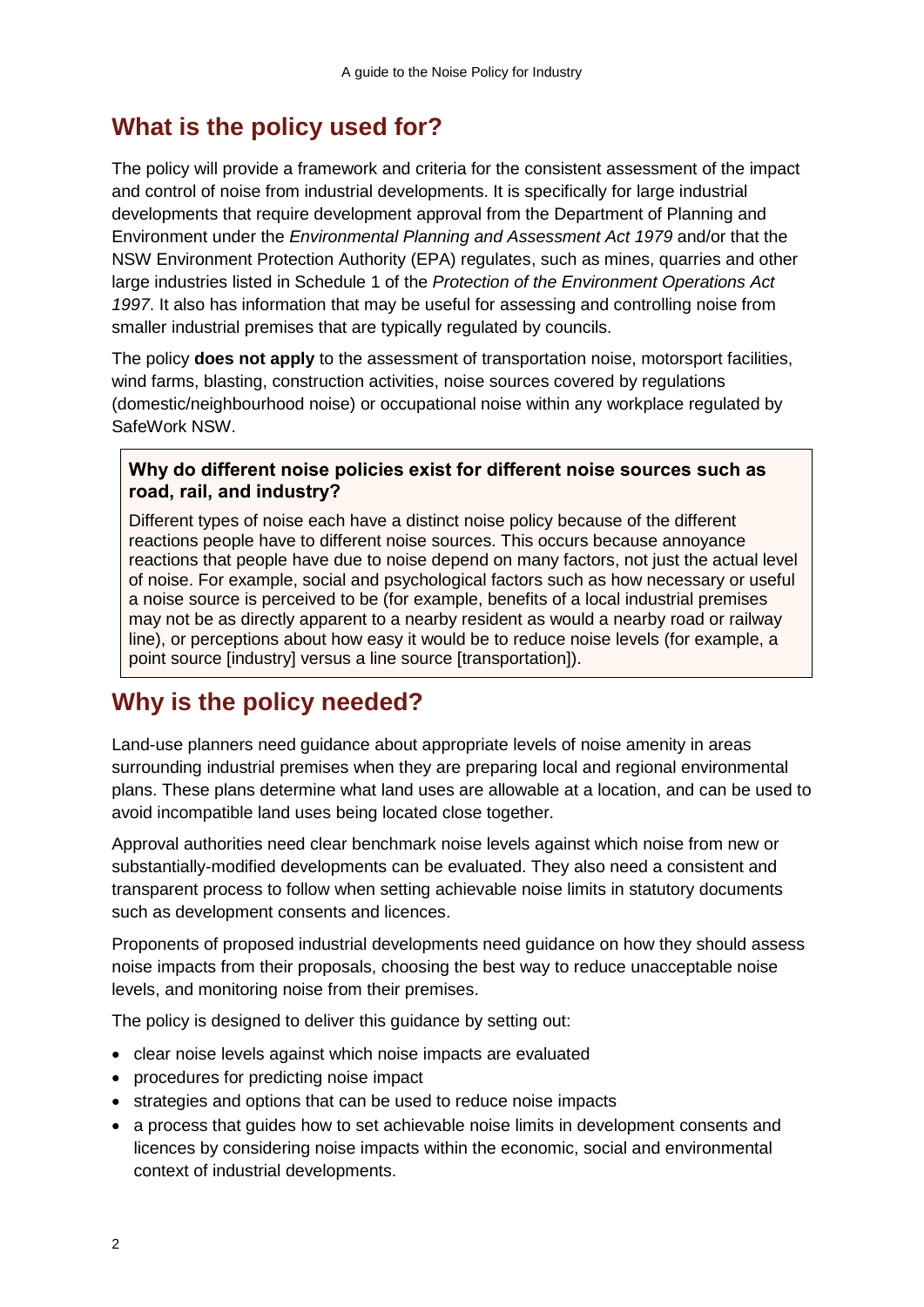# <span id="page-5-0"></span>**Who is the policy for?**

The main users of this policy will be:

- proponents and operators of industrial developments and associated noise consultants
- planning authorities responsible for developing local and regional plans
- determining or regulatory authorities that have the statutory responsibility for setting or regulating noise performance of industrial premises.

# <span id="page-5-1"></span>**Evaluating industrial noise**

To ensure acceptable noise outcomes are achieved, the assessment and management of noise from industrial noise sources should include the following elements:

- setting project noise trigger levels which are the benchmark levels against which potential noise impacts from industrial developments are assessed and managed
- predicting noise from the proposed development, and adjusting for any annoying noise characteristics and weather conditions that increase noise levels
- applying all feasible and reasonable measures to reduce predicted noise levels to the project noise trigger levels when predicted noise levels are above these levels
- managing residual noise after all feasible and reasonable measures have been applied by considering the significance of residual noise and use of appropriate requirements in consents and licences.

The above process ensures that new or modified industrial premises are designed to emit the lowest-possible noise levels that can be reasonably achieved.

# <span id="page-5-2"></span>**Setting the project noise trigger level**

The scientific literature indicates that the emergence of a noise above background levels (that is, intrusiveness of a source) as well as the absolute level of noise are important factors in determining how a community will respond to noise from industrial sources. The project noise trigger level established in the policy addresses each of these components of noise impact.

The project noise trigger level for a project is the lower (that is, most stringent) value of two different noise levels:

- 1. The **intrusiveness noise level** protects the community from intrusive noise by limiting the extent to which a noise source can exceed the background level (that is, background plus 5 decibels [dB]) above a minimum threshold.
- 2. The **project amenity noise level** preserves community amenity by providing an overall noise-level cap for different land uses.

The intrusiveness noise level aims to protect the community against significant changes in noise levels, whilst the project amenity noise level seeks to protect against uncapped incremental changes in noise level from multiple industrial noise sources (that is, cumulative noise impacts). Applying the most stringent requirement as the project noise trigger level ensures that intrusive noise is limited and long-term amenity is protected. It also ensures that no single industry can unacceptably change the noise level of an area.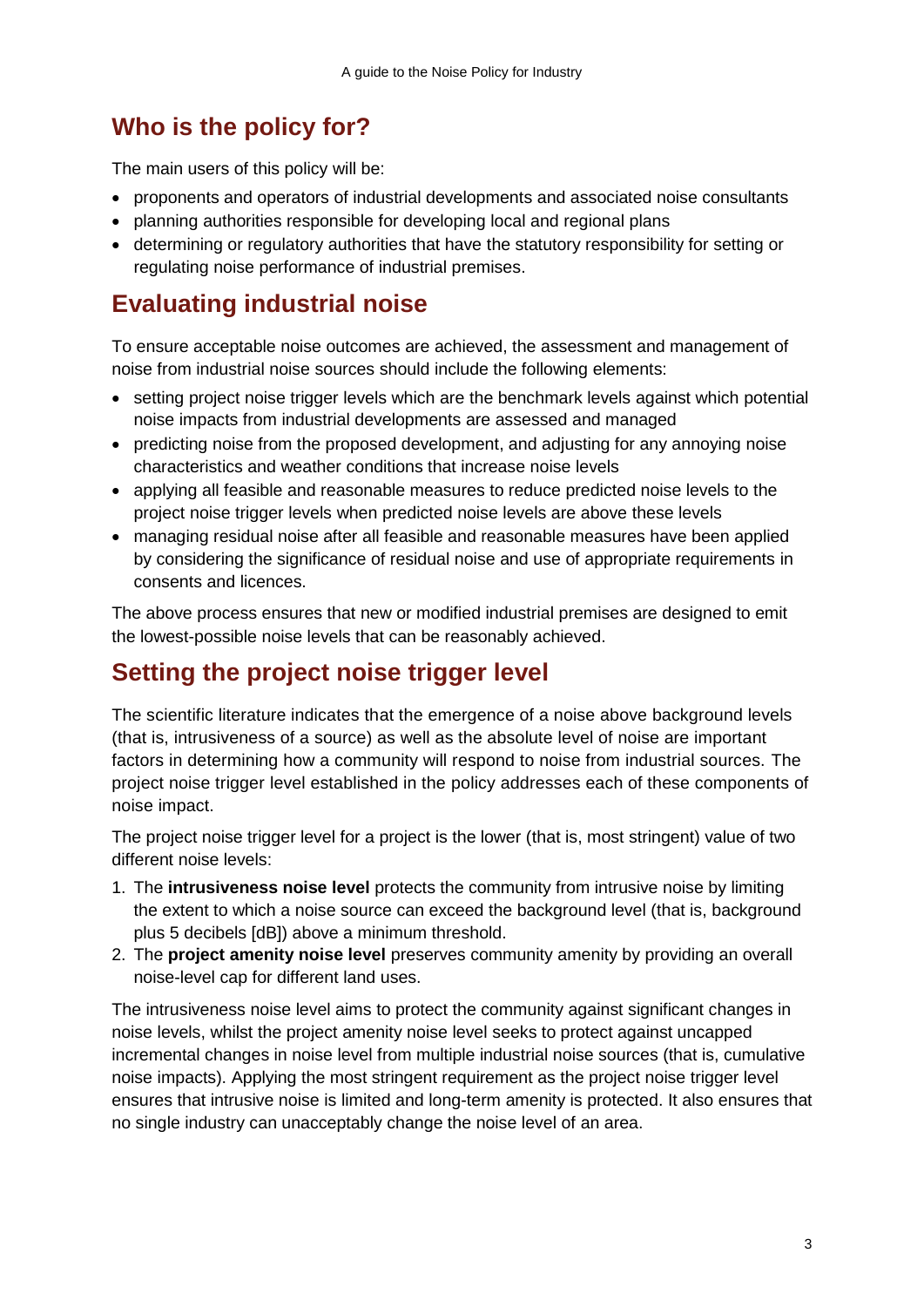Different project noise trigger levels apply based on the time of day (day, evening and night), the existing level of background noise, and the type of sensitive land use potentially affected by noise from the industrial premises.

#### **What level of noise protection does the project noise trigger level provide?**

In low-noise environments, such as in rural and quiet suburban areas, the project noise trigger level allows controlled increases in existing noise levels until the amenity noise level for that land use is reached. The controlled increase in noise levels is limited to five decibels above the background noise level; however, minimum background noise levels are applied to ensure that trigger levels are not set at levels that are well below what current science would suggest is acceptable. At this level the noise source is likely to be clearly heard by a nearby resident but should not be excessive.

In areas that have higher ambient background noise levels, a new industrial noise source may range from being clearly heard (but not excessive) to only just perceptible by a nearby resident.

The reaction to noise varies widely from individual to individual. Because of this, it is not possible to set noise levels that will guarantee no one will experience an impact. There will usually be some members of the community who find any noise unacceptable, regardless of whether it meets the project noise trigger level, and others who will not be bothered by noise even if it is above the project noise trigger level.

# <span id="page-6-0"></span>**Determining intrusiveness and project amenity noise levels**

To determine the **intrusiveness noise level**, a proponent must first monitor the existing background noise level and determine a rating background noise level, as outlined in Fact Sheets A and B of the policy; or simply adopt the minimum background levels nominated in the policy. The intrusiveness noise level then becomes the rating background noise level plus 5 dB, determined for each period (for example, day, evening or night), within which the new development is proposed to operate.

To determine the **project amenity noise level**, the appropriate amenity noise level for the receiver area is first selected from Table 2.2 of the policy. The project amenity noise level is then set at the amenity noise level minus 5 dB, except in the following cases:

- areas subjected to high existing levels of traffic or industrial noise
- where multiple new industrial premises are proposed; the project amenity noise level is equitably shared among each of the proposed industrial premises to ensure that the combined noise level from these premises does not exceed the amenity noise level minus 5 dB
- where there is a low likelihood of multiple industrial noise sources being located in an area.

## <span id="page-6-1"></span>**Maximum noise level event assessment for sleep disturbance**

To determine the potential for a new development to cause sleep disturbance, two screening levels are provided that identify whether a sleep disturbance assessment is required. If either of these levels are exceeded, proponents must undertake a detailed assessment of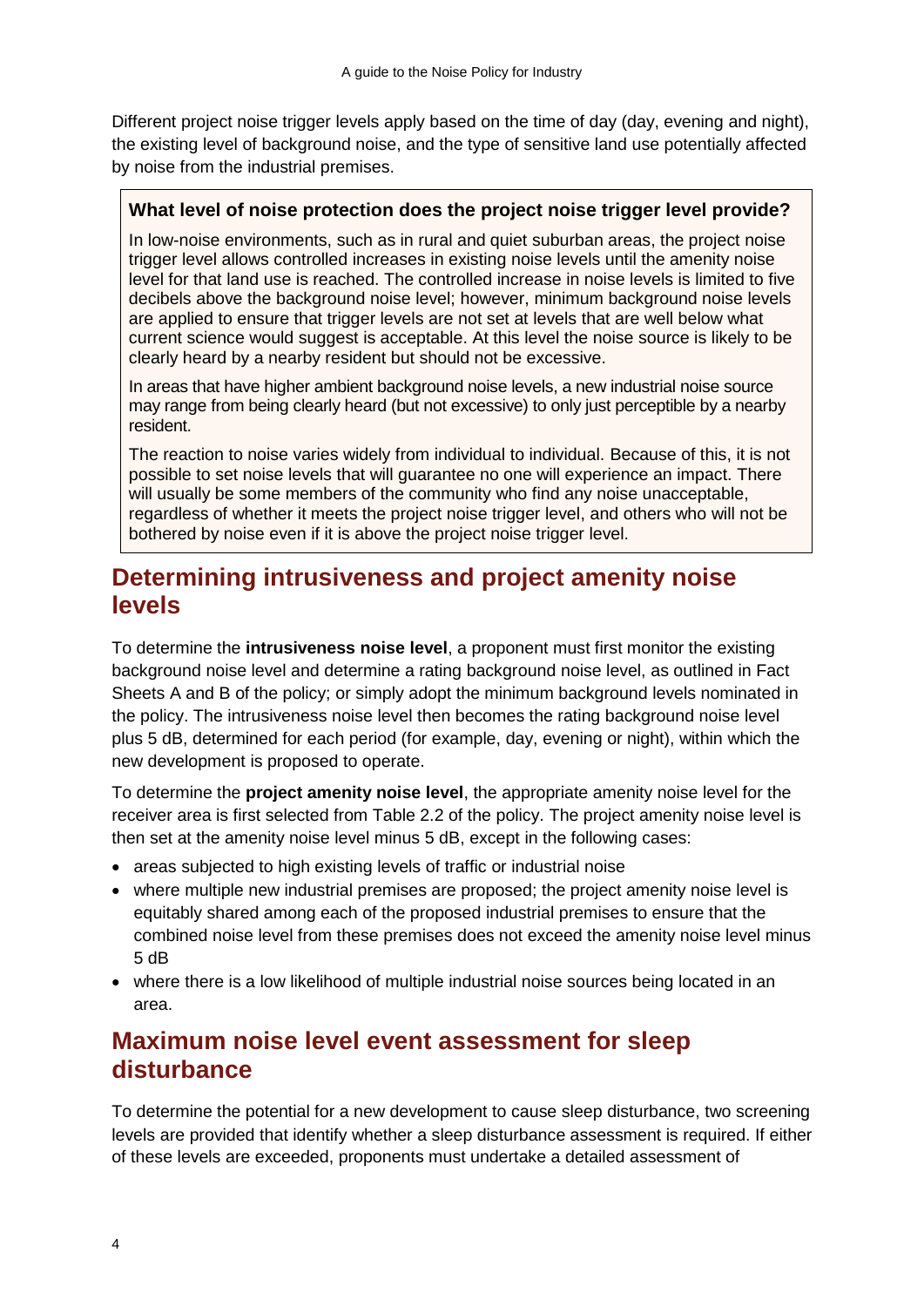maximum noise level events as outlined in Section 2.5 of the policy to determine the potential for sleep disturbance to occur.

# <span id="page-7-0"></span>**Predicting noise levels from a proposed development**

Proponents of new industrial developments must work out what level of noise their proposed new development is likely to make, to determine whether there will be a noise impact. For small or simple projects, manual calculations can be carried out that take account of the distance from the premises to a nearby receiver and any intervening shielding that exists. For large or complex projects, computer noise modelling is used to predict noise levels. Modelling programs use information about equipment noise levels, location of sources, topography between the premises and receivers, and weather conditions to calculate overall noise levels at receivers.

Certain weather conditions (for example, temperature inversions and/or source-to-receiver wind) have the potential to increase noise levels heard at a receiver, whereas others (for example, receiver-to-source wind) have the potential to reduce the noise levels heard. The policy requires a reasonable range of weather conditions that may occur at a site to be accounted for in the prediction model to ensure noise levels from the proposed premises are adequately predicted. Proponents can simply assume that inversions and wind (noiseenhancing conditions) are a feature of the project area, and predict noise levels using set meteorological parameters specified in Fact Sheet D of the policy. Alternatively, a detailed assessment of the weather conditions that actually occur in the project area can be conducted to determine whether the set meteorological conditions (noise-enhancing conditions) are relevant for the assessment, based on whether they occur for more than 30% of the time.

Certain characteristics of a noise source have the potential to make it more annoying. For example, a source that is tonal, intermittent, or contains dominant low-frequency content can cause greater annoyance than other noise at the same noise level. In contrast, some sources may cause less annoyance where a single event occurs for a limited duration. Fact Sheet C of the policy outlines correction factors to be applied to the predicted noise levels to account for these effects and arrive at a final predicted noise level.

## <span id="page-7-1"></span>**Determining whether a noise impact exists**

Once the project noise trigger level has been determined and the noise level from the proposed industrial premises has been predicted, then these can be compared to determine whether a potential noise impact exists. If the predicted noise level is greater than the project noise trigger level, then a potential noise impact exists and measures to reduce noise need to be considered by the proponent.

### <span id="page-7-2"></span>**Applying feasible and reasonable measures to reduce noise**

When a noise impact exists, proponents must apply all feasible and reasonable mitigation to reduce noise towards the project noise trigger level. If it is feasible and reasonable to achieve the project noise trigger level, then proponents should do so. If not, then the best achievable noise levels should be identified. It is not mandatory to achieve the project noise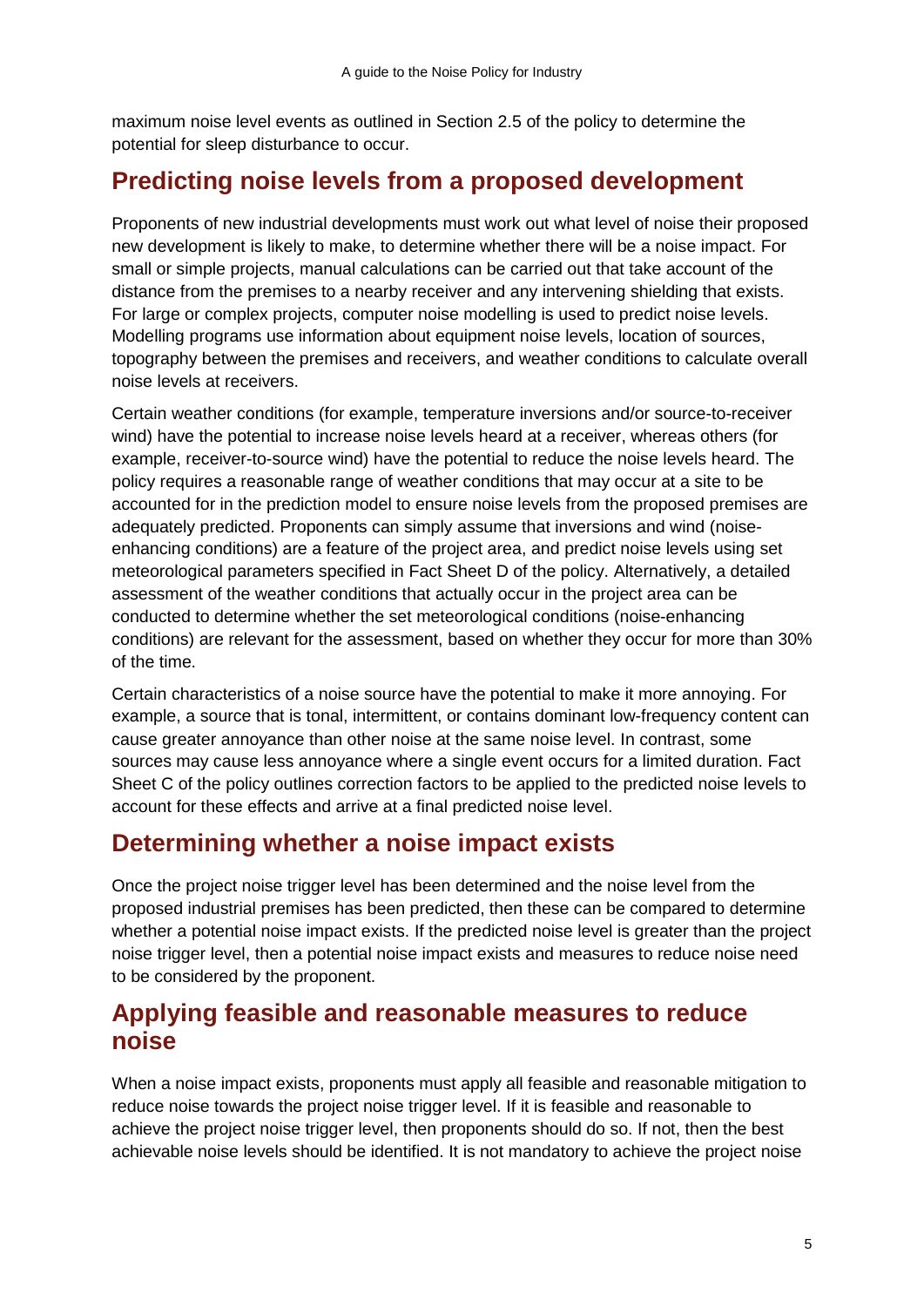trigger levels, but proponents must provide justification if they cannot be met. Proponents should also provide an assessment of the acceptability of any residual impacts that remain.

A noise mitigation measure is feasible if it can be engineered and is practical to build, given project constraints such as safety and maintenance requirements. Selecting reasonable measures from those that are feasible involves judging whether overall noise benefits outweigh the overall adverse social, economic and environmental effects, including the cost of the mitigation measure. Guidance on the interpretation of feasible and reasonable mitigation measures is provided at Fact Sheet F of the policy.

Section 3.4 in the policy provides a comprehensive list of the types of strategies that can be used to reduce industrial noise. There are three main mitigation strategies that can be used.

- 1. **Controlling noise at the noise source**: includes measures that reduce noise from the industrial noise source through the use of better technology or better management practice; for example, use of quieter equipment, source enclosures, or scheduling the use of noisy equipment to least sensitive times.
- 2. **Controlling the transmission of noise:** includes measures that reduce the noise transmitted from the source to the receiver; for example, noise barriers and appropriate land-use controls for the intervening land between source and receiver.
- 3. **Controlling noise at the receiver:** includes measures that reduce the receipt of noise; for example, home insulation, double glazing of windows or, in extreme cases, voluntary home acquisition.

# <span id="page-8-0"></span>**Assessing the acceptability of residual noise impacts**

A residual noise impact is the noise level above the project noise trigger level that remains after all feasible and reasonable mitigation measures have been considered. The significance of the residual impact and the need to consider receiver-based treatment options may need to be considered as part of an authority's determination/approval process. An exceedance of the project noise trigger levels does not necessarily imply an unacceptable noise impact.

The significance of the residual noise impact is assessed based on how much it exceeds the project noise trigger level, and how the cumulative industrial noise level (predicted plus existing) relates to the amenity noise levels in Table 2.2 of the policy. The policy rates the noise impact as negligible, marginal, moderate or significant. For example, a residual impact of less than 2 dB is considered negligible, whereas a residual impact greater than 5 dB is considered significant. Weighing this significance against the broader social, economic and environmental considerations then occurs as part of the planning approval system.

### <span id="page-8-1"></span>**Setting appropriate consent/licence conditions**

A planning authority's decision to approve a new development takes into account all social, economic and environmental considerations. For noise, this includes the assessed noise impact, feasible and reasonable mitigation measures, identification of achievable noise levels, consideration of trade-offs, and the impact of the final noise level. Approved developments include appropriate consent/approval and licence conditions. Appropriate conditions set for noise include:

• a noise level limit that is achievable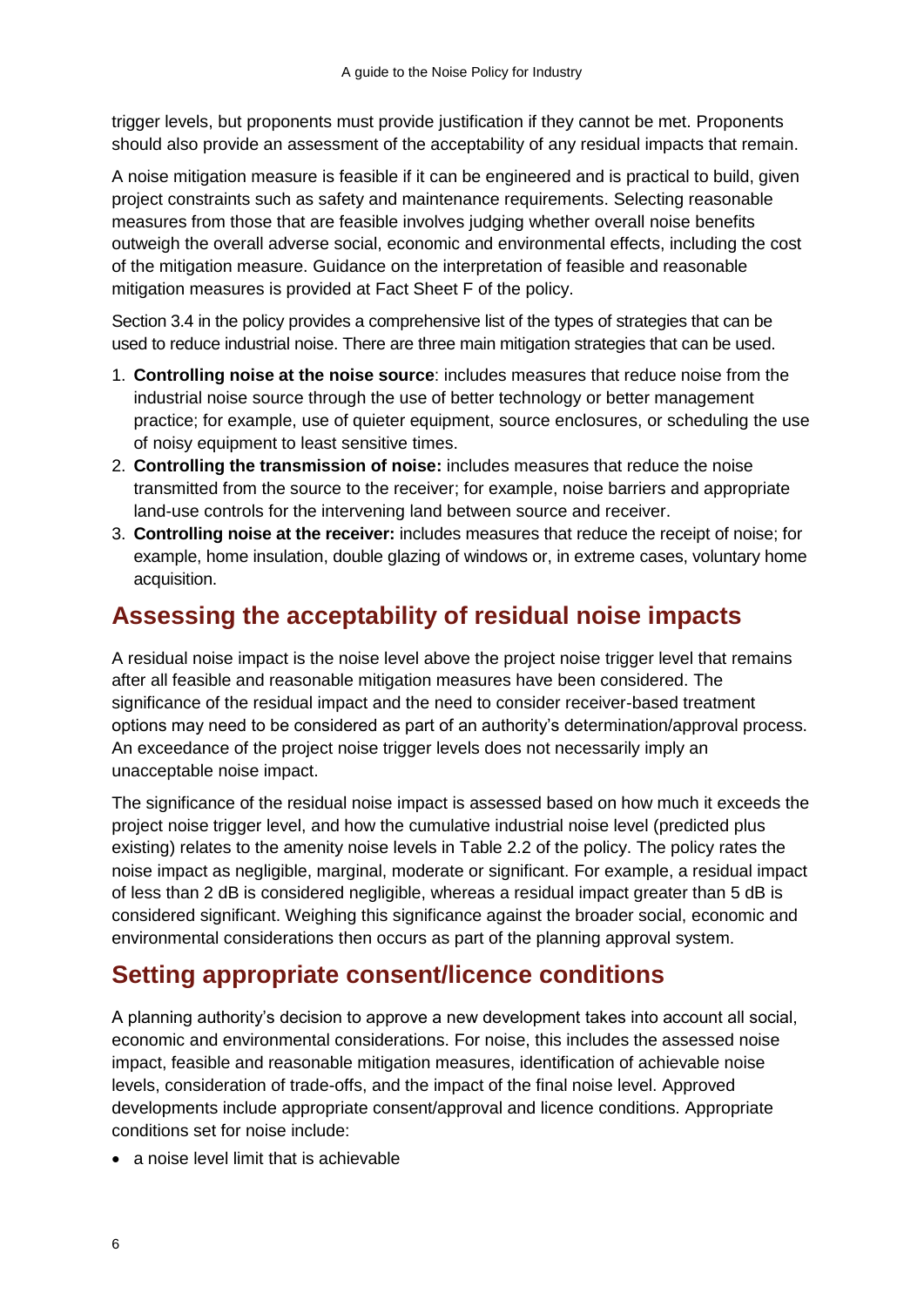- weather conditions under which the noise limit applies; and an upper limit of plus 5 dB for very noise-enhancing weather conditions, for example, strong inversions
- other conditions set by a planning authority, which may include an obligation on proponents to undertake noise mitigation at receiver locations; receiver treatments, including the extreme case of acquisition, are usually only applicable for isolated residences in rural areas and are considered as part of the planning determination process. Other government policies deal with mitigation and acquisition.

It should be noted that compliance with noise limits will not always safeguard against complaints because it is not possible to protect the whole range of individual sensitivities in a community to noise.

# <span id="page-9-0"></span>**Addressing noise impacts from expanding ports and other clusters of industrial premises**

The policy provides guidance on noise levels that will apply to new projects planned in areas near existing or proposed clusters of industry. The noise levels take account of the number of new developments proposed, the likelihood of additional development in the future, and the proximity and nature of sensitive receivers likely to be impacted.

The policy also outlines a noise management precinct concept that can be used to manage noise from multiple premises within an area as a single site. This allows greater flexibility for how noise from an entire area can be reduced and managed; for example, a new activity might be able to be relocated, or noise levels at other existing sources might be able to be reduced to accommodate the new activity.

These measures seek to ensure that noise impacts from expanding ports and other industrial clusters are appropriately managed, while allowing these areas to be fully utilised in a cost-effective and efficient manner.

# <span id="page-9-1"></span>**Applying the policy to existing industrial noise**

The policy will not be retrospectively applied to existing sites. However, it does provide a process for assessing and managing an existing source of industrial noise where the site becomes the subject of serious and persistent noise complaints, or there is a proposal to significantly upgrade or expand the site. The policy recognises options are more limited for reducing noise from existing sites and allows for feasible and reasonable noise reduction strategies to be implemented over time. Different amenity noise level targets may also apply in the policy for existing situations.

# <span id="page-9-2"></span>**Noise monitoring for compliance**

Once a new development has been built and starts operating, the owner is responsible for ensuring the development meets its statutory noise limits. Alternatively, if a new development is the subject of significant complaints, a regulatory authority would investigate whether the noise limits applicable to the development have been breached. For both these situations, the noise levels from the development need to be monitored.

Noise limits apply only to noise from the development in question and not to general ambient noise; therefore, it is often necessary to use techniques to attempt to isolate the premises